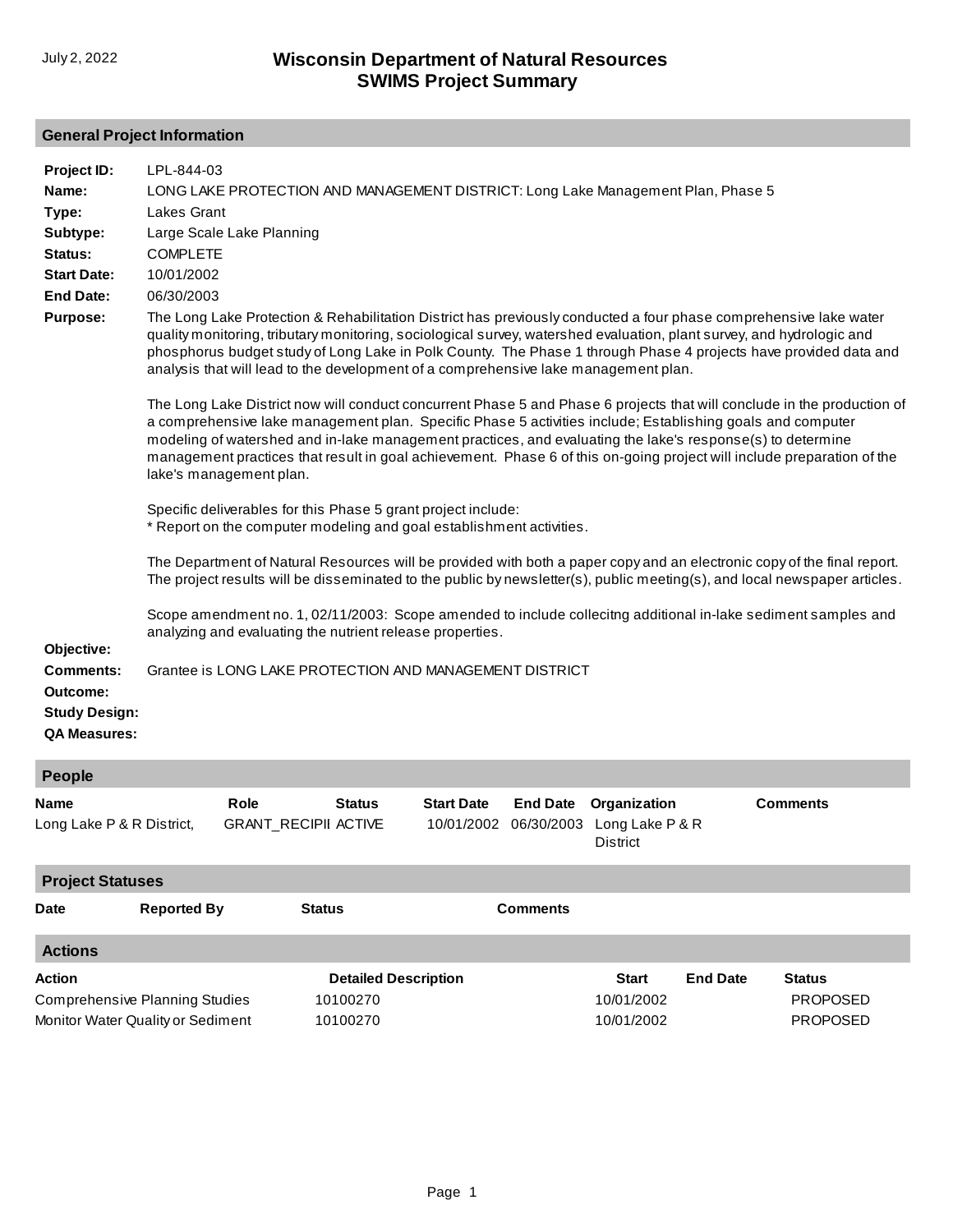## **SWIMS Project Summary** July 2, 2022 **Wisconsin Department of Natural Resources**

| Action                                                                                                                |                            | <b>Detailed Description</b>                                                                                                                                                                                                                                                                                                                                                                                                                                                                                                                                                                                                                                                                                                                                                                                                                                                                                                                                                                                                                                                                                                                                                                                                                                                                                                                                                                                                                                                                                                                                                                                                                                              | <b>Start</b>                           | <b>End Date</b> | <b>Status</b>                                                            |  |  |  |
|-----------------------------------------------------------------------------------------------------------------------|----------------------------|--------------------------------------------------------------------------------------------------------------------------------------------------------------------------------------------------------------------------------------------------------------------------------------------------------------------------------------------------------------------------------------------------------------------------------------------------------------------------------------------------------------------------------------------------------------------------------------------------------------------------------------------------------------------------------------------------------------------------------------------------------------------------------------------------------------------------------------------------------------------------------------------------------------------------------------------------------------------------------------------------------------------------------------------------------------------------------------------------------------------------------------------------------------------------------------------------------------------------------------------------------------------------------------------------------------------------------------------------------------------------------------------------------------------------------------------------------------------------------------------------------------------------------------------------------------------------------------------------------------------------------------------------------------------------|----------------------------------------|-----------------|--------------------------------------------------------------------------|--|--|--|
| <b>Grant Awarded</b><br>Nutrient Budget Development<br><b>Water Quality Modeling</b><br>Hydrologic Budget Development |                            | The Long Lake Protection & Rehabilitation 10/01/2002<br>District has previously conducted a four<br>phase comprehensive lake water quality<br>monitoring, tributary monitoring,<br>sociological survey, watershed evaluation,<br>plant survey, and hydrologic and<br>phosphorus budget study of Long Lake in<br>Polk County. The Phase 1 through Phase<br>4 projects have provided data and analysis<br>that will lead to the development of a<br>comprehensive lake management plan.<br>The Long Lake District now will conduct<br>concurrent Phase 5 and Phase 6 projects<br>that will conclude in the production of a<br>comprehensive lake management plan.<br>Specific Phase 5 activities include;<br>Establishing goals and computer<br>modeling of watershed and in-lake<br>management practices, and evaluating the<br>lake's response(s) to determine<br>management practices that result in goal<br>achievement. Phase 6 of this on-going<br>project will include preparation of the<br>lake's management plan.<br>Specific deliverables for this Phase 5 grant<br>project include:<br>* Report on the computer modeling and<br>goal establishment activities.<br>The Department of Natural Resources will<br>be provided with both a paper copy and an<br>electronic copy of the final report. The<br>project results will be disseminated to the<br>public by newsletter(s), public meeting(s),<br>and local newspaper articles.<br>Scope amendment no. 1, 02/11/2003:<br>Scope amended to include collecitng<br>additional in-lake sediment samples and<br>analyzing and evaluating the nutrient<br>release properties.<br>10100270<br>10100270<br>10100270 | 10/01/2002<br>10/01/2002<br>10/01/2002 |                 | <b>COMPLETE</b><br><b>PROPOSED</b><br><b>PROPOSED</b><br><b>PROPOSED</b> |  |  |  |
|                                                                                                                       | <b>Monitoring Stations</b> |                                                                                                                                                                                                                                                                                                                                                                                                                                                                                                                                                                                                                                                                                                                                                                                                                                                                                                                                                                                                                                                                                                                                                                                                                                                                                                                                                                                                                                                                                                                                                                                                                                                                          |                                        |                 |                                                                          |  |  |  |
| <b>Station ID</b>                                                                                                     | Name                       |                                                                                                                                                                                                                                                                                                                                                                                                                                                                                                                                                                                                                                                                                                                                                                                                                                                                                                                                                                                                                                                                                                                                                                                                                                                                                                                                                                                                                                                                                                                                                                                                                                                                          | <b>Comments</b>                        |                 |                                                                          |  |  |  |
| <b>Assessment Units</b>                                                                                               |                            |                                                                                                                                                                                                                                                                                                                                                                                                                                                                                                                                                                                                                                                                                                                                                                                                                                                                                                                                                                                                                                                                                                                                                                                                                                                                                                                                                                                                                                                                                                                                                                                                                                                                          |                                        |                 |                                                                          |  |  |  |
| <b>WBIC</b>                                                                                                           | <b>Segment</b>             | <b>Local Name</b>                                                                                                                                                                                                                                                                                                                                                                                                                                                                                                                                                                                                                                                                                                                                                                                                                                                                                                                                                                                                                                                                                                                                                                                                                                                                                                                                                                                                                                                                                                                                                                                                                                                        | <b>Official Name</b>                   |                 |                                                                          |  |  |  |
| 2478200                                                                                                               | 1                          | Long Lake T34n R17w S06                                                                                                                                                                                                                                                                                                                                                                                                                                                                                                                                                                                                                                                                                                                                                                                                                                                                                                                                                                                                                                                                                                                                                                                                                                                                                                                                                                                                                                                                                                                                                                                                                                                  | Long Lake                              |                 |                                                                          |  |  |  |